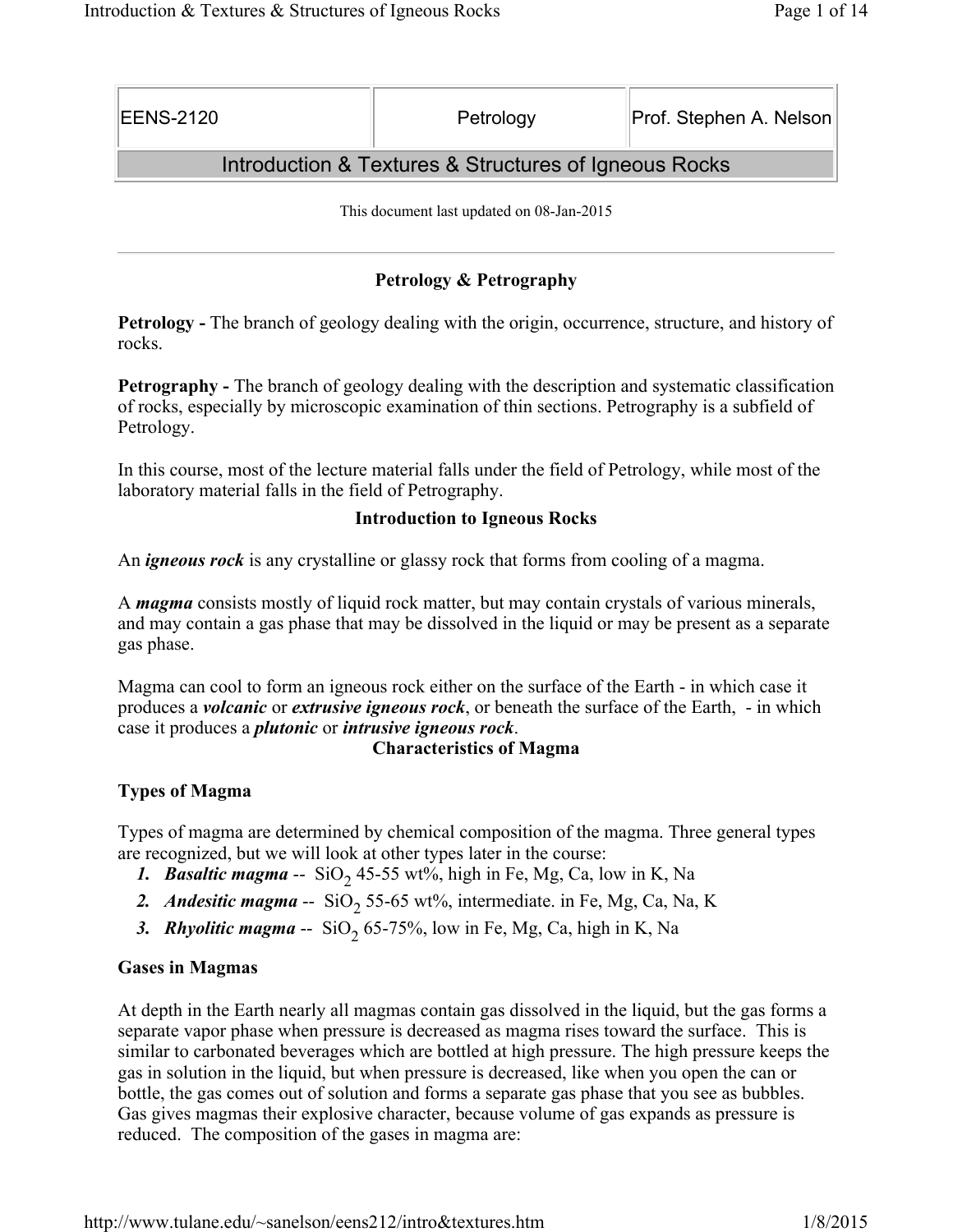- Mostly H<sub>2</sub>O (water vapor) with some CO<sub>2</sub> (carbon dioxide)
- Minor amounts of Sulfur, Chlorine, and Fluorine gases

The amount of gas in a magma is also related to the chemical composition of the magma. Rhyolitic magmas usually have higher dissolved gas contents than basaltic magmas.

### **Temperature of Magmas**

Temperature of magmas is difficult to measure (due to the danger involved), but laboratory measurement and limited field observation indicate that the eruption temperature of various magmas is as follows:

- Basaltic magma  $1000$  to  $1200^{\circ}$ C
- Andesitic magma  $800$  to  $1000^{\circ}$ C
- Rhyolitic magma  $650$  to  $800^{\circ}$ C.

# **Viscosity of Magmas**

*Viscosity* is the resistance to flow (opposite of fluidity). Viscosity depends on primarily on the composition of the magma, and temperature.

- Higher SiO<sub>2</sub> (silica) content magmas have higher viscosity than lower SiO<sub>2</sub> content magmas (viscosity increases with increasing  $SiO<sub>2</sub>$  concentration in the magma).
- Lower temperature magmas have higher viscosity than higher temperature magmas (viscosity decreases with increasing temperature of the magma).

Thus, basaltic magmas tend to be fairly fluid (low viscosity), but their viscosity is still 10,000 to 100,0000 times more viscous than water. Rhyolitic magmas tend to have even higher viscosity, ranging between 1 million and 100 million times more viscous than water. (Note that solids, even though they appear solid have a viscosity, but it is very high, measured as trillions time the viscosity of water). Viscosity is an important property in determining the eruptive behavior of magmas.

| <b>Summary Table</b> |                    |                                                                       |                                                |                          |                |
|----------------------|--------------------|-----------------------------------------------------------------------|------------------------------------------------|--------------------------|----------------|
| Magma<br>Type        | Solidified<br>Rock | <b>Chemical Composition</b>                                           | Temperature                                    | Viscosity                | Gas<br>Content |
| <b>Basaltic</b>      | <b>Basalt</b>      | $ 45-55 \text{ SiO}_2 \% $ , high in Fe,<br>Mg, Ca, low in K, Na      | 1000 - 1200 °C   10 - 10 <sup>3</sup> PaS      |                          | Low            |
| Andesitic Andesite   |                    | 55-65 SiO <sub>2</sub> %, intermediate<br>in Fe, Mg, Ca, Na, K        | 800 - 1000 °C $\ 10^3 - 10^5$ PaS Intermediate |                          |                |
| Rhyolitic Rhyolite   |                    | $ 65-75 \text{ SiO}_2 \degree$ , low in Fe,<br>Mg, Ca, high in K, Na. | $650 - 800$ °C                                 | $\ 10^5 - 10^9$ PaS High |                |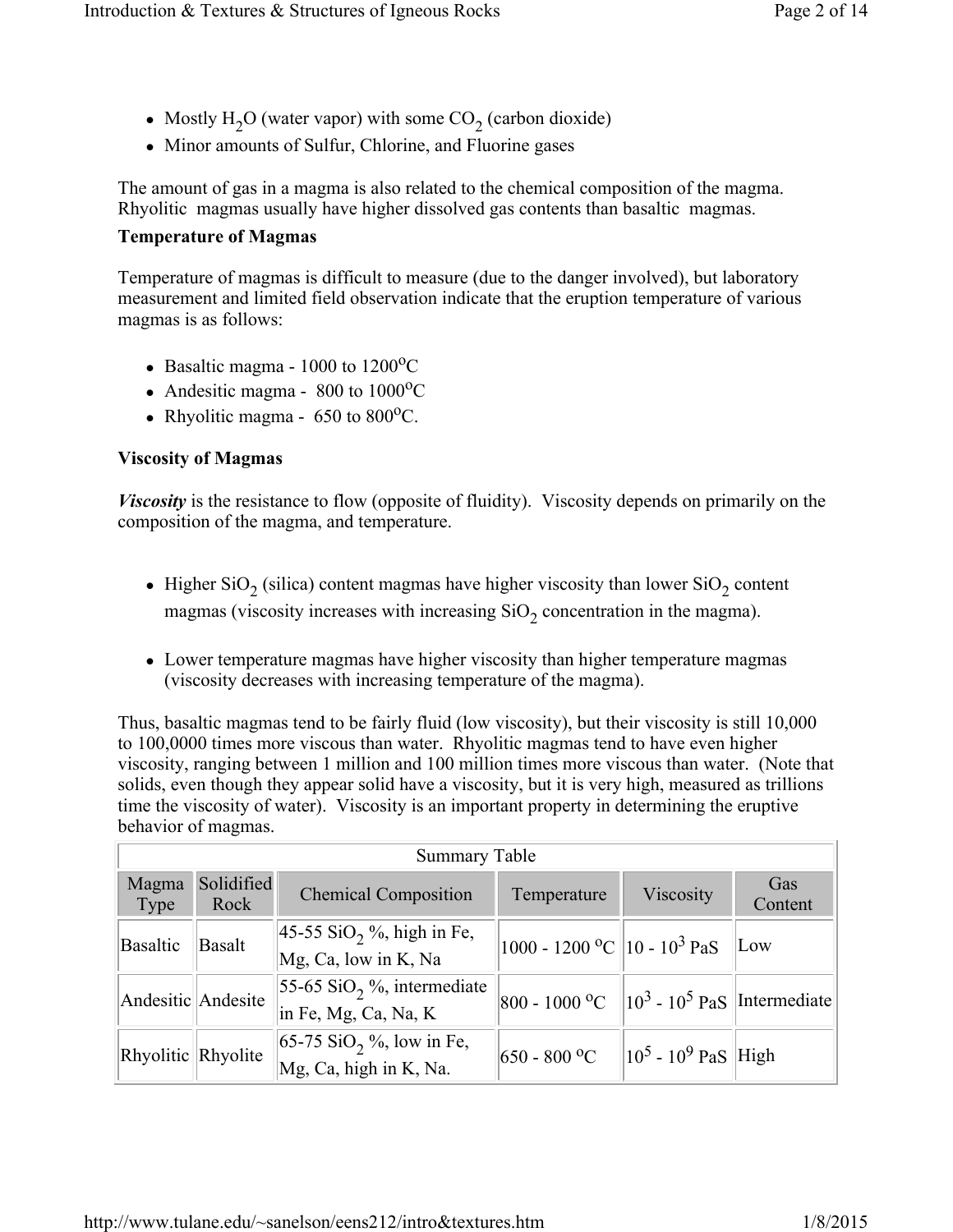# **Plutonic (Intrusive) Igneous Rocks**

# **Hypabyssal Intrusions**

Intrusions that intrude rocks at shallow levels of the crust are termed hypabyssal intrusions. Shallow generally refers to depths less than about 1 km. Hypabyssal intrusions always show sharp contact relations with the rocks that they intrude. Several types are found:

- $\bullet$  **Dikes** are small (<20 m wide) shallow intrusions that show a discordant relationship to the rocks in which they intrude. Discordant means that they cut across preexisting structures. They may occur as isolated bodies or may occur as swarms of dikes emanating from a large intrusive body at depth.
- **Sills** are also small  $(\leq 50 \text{ m thick})$ shallow intrusions that show a concordant relationship with the rocks that they intrude. Sills usually are fed by dikes, but these may not be exposed in the field.

• Laccoliths are somewhat large intrusions that result in uplift and folding of the preexisting rocks above the intrusion. They are also concordant types of intrusions.

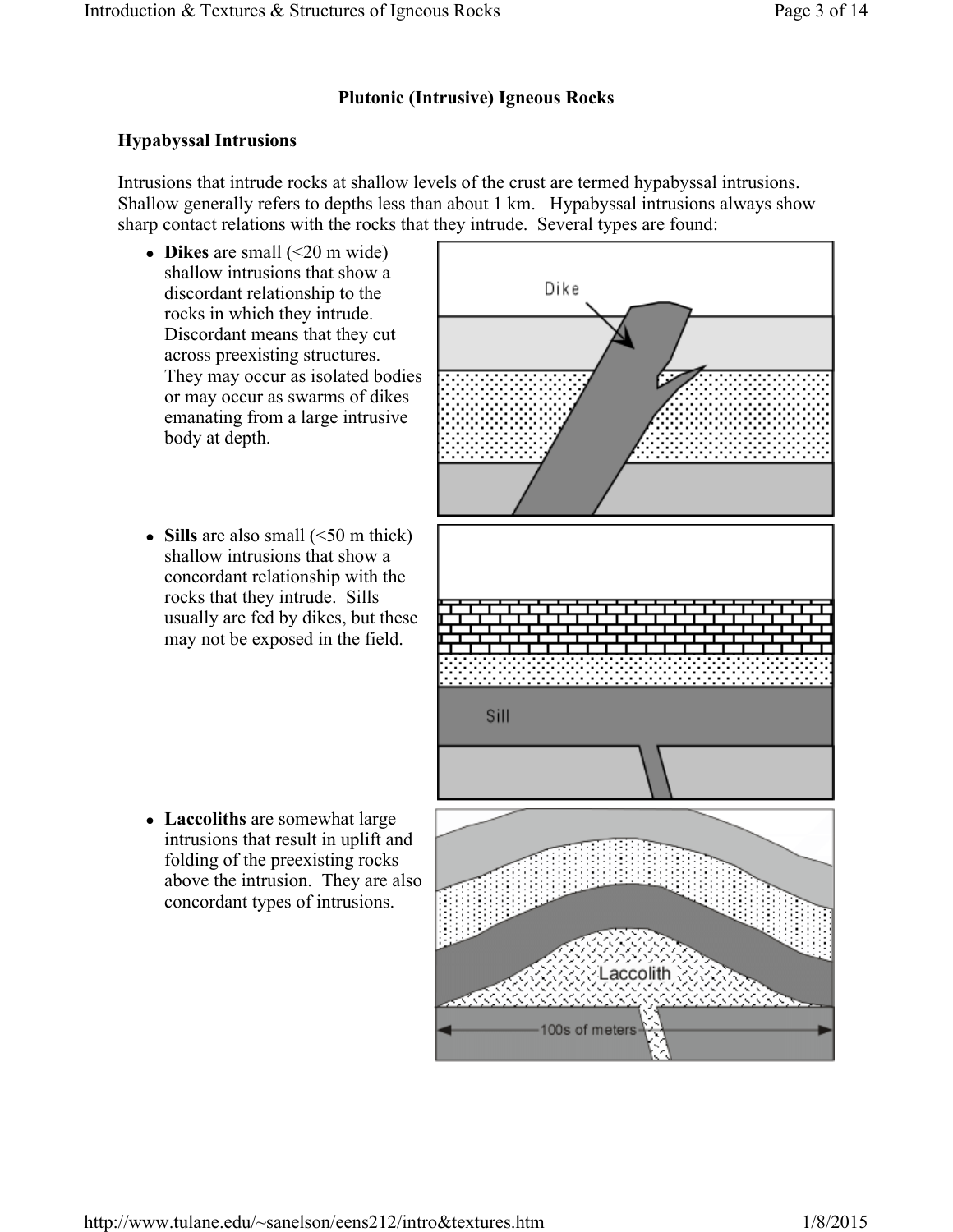### **Plutons**

Plutons are generally much larger intrusive bodies that have intruded much deeper in the crust. Although they may show sharp contacts with the surrounding rocks into which they intruded, at deeper levels in the crust the contacts are often gradational.

• Lopoliths are relatively small plutons that usually show a concave downward upper surface. This shape may have resulted from the reduction in volume that occurs when magmas crystallize, with the weight of the overlying rocks causing collapse of into the space once occupied by the magma when it had a larger volume as a liquid.



- **Batholiths** are very large intrusive bodies, usually so large that there bottoms are rarely exposed. Sometimes they are composed of several smaller intrusions.
- **Stocks** are smaller bodies that are likely fed from deeper level batholiths. Stocks may have been feeders for volcanic eruptions, but because large amounts of erosion are required to expose a stock or batholith, the associated volcanic rocks are rarely exposed.



# **Volcanic (Extrusive) Igneous Rocks**

# **Volcanic Eruptions**

- In general, magmas that are generated deep within the Earth begin to rise because they are less dense than the surrounding solid rocks.
- As they rise they may encounter a depth or pressure where the dissolved gas no longer can be held in solution in the magma, and the gas begins to form a separate phase (i.e. it makes bubbles just like in a bottle of carbonated beverage when the pressure is reduced).
- When a gas bubble forms, it will also continue to grow in size as pressure is reduced and more of the gas comes out of solution. In other words, the gas bubbles begin to expand.
- If the liquid part of the magma has a low viscosity, then the gas can expand relatively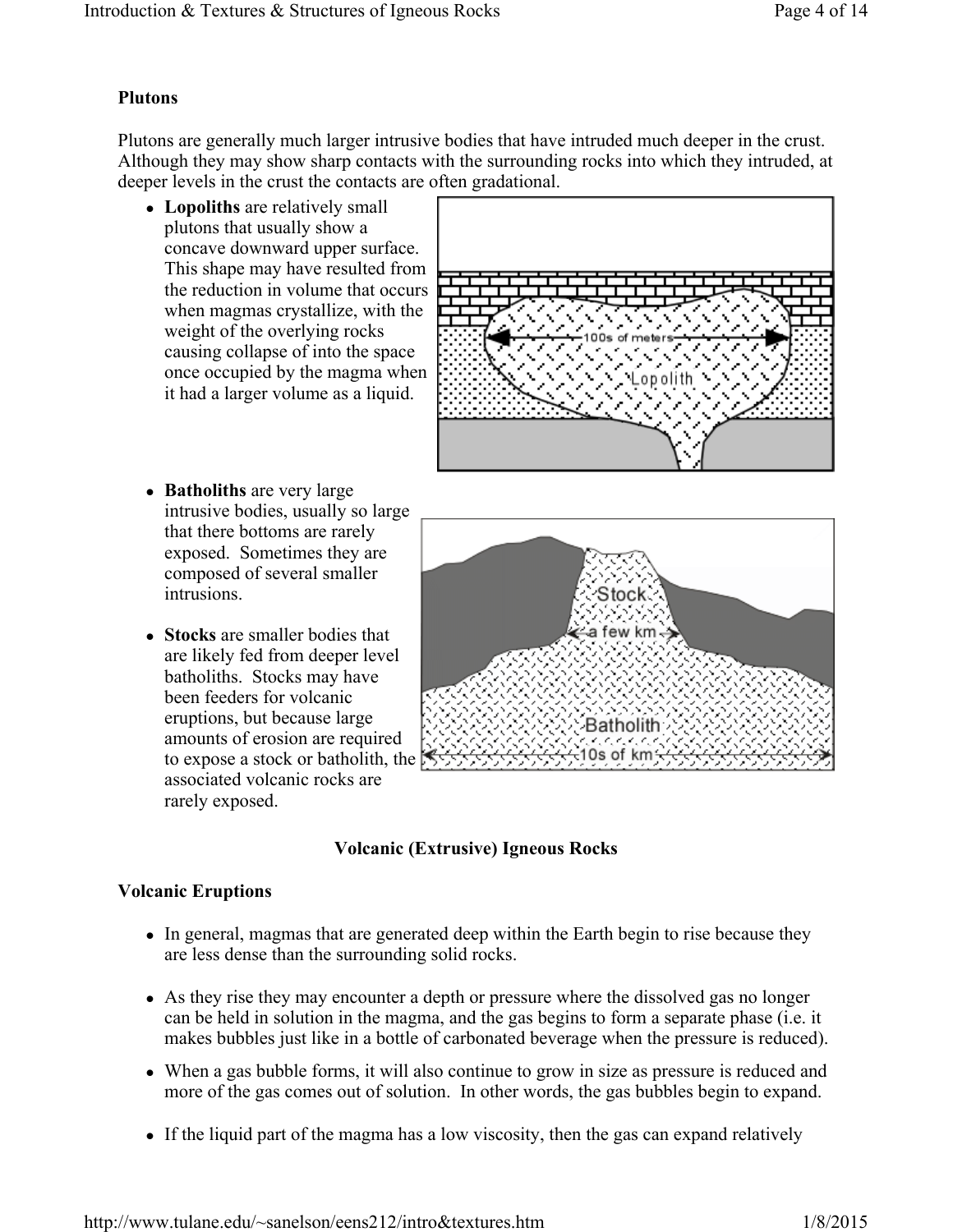easily. When the magma reaches the surface, the gas bubble will simply burst, the gas will easily expand to atmospheric pressure, and a non-explosive eruption will occur, usually as a lava flow (*Lava* is the name we give to a magma on the surface of the Earth).

If the liquid part of the magma has a high viscosity, then the gas will not be able to expand easily. Thus, pressure will build inside the gas bubble(s). When the magma reaches the surface, the gas bubbles will have a high pressure inside, which will cause them to burst explosively on reaching atmospheric pressure. This will cause an explosive volcanic eruption.

#### **Explosive Eruptions**

Explosive eruptions are favored by high gas content and high viscosity (andesitic to rhyolitic magmas).

• Explosive bursting of bubbles will fragment the magma into clots of liquid that will cool as they fall through the air. These solid particles become *pyroclasts* (meaning - hot fragments) and *tephra* or *volcanic ash,* which refer to sand- sized or smaller fragments.

| Tephra and Pyroclastic Rocks         |                                            |                         |
|--------------------------------------|--------------------------------------------|-------------------------|
| <b>Average Particle</b><br>Size (mm) | <b>Unconsolidated Material</b><br>(Tephra) | <b>Pyroclastic Rock</b> |
| >64                                  | <b>Bombs or Blocks</b>                     | Agglomerate             |
| $2 - 64$                             | Lapilli                                    | Lapilli Tuff            |
|                                      | Ash                                        | Ash Tuff                |

- *Blocks* are angular fragments that were solid when ejected.
- *Bombs* have an aerodynamic shape indicating they were liquid when ejected.
- Bombs and lapilli that consist mostly of gas bubbles (*vesicles*) result in a low density highly vesicular rock fragment called *pumice*.
- Clouds of gas and tephra that rise above a volcano produce an *eruption column* that can rise up to 45 km into the atmosphere. Eventually the tephra in the eruption column will be picked up by the wind, carried for some distance, and then fall back to the surface as a *tephra fall* or *ash fall*.

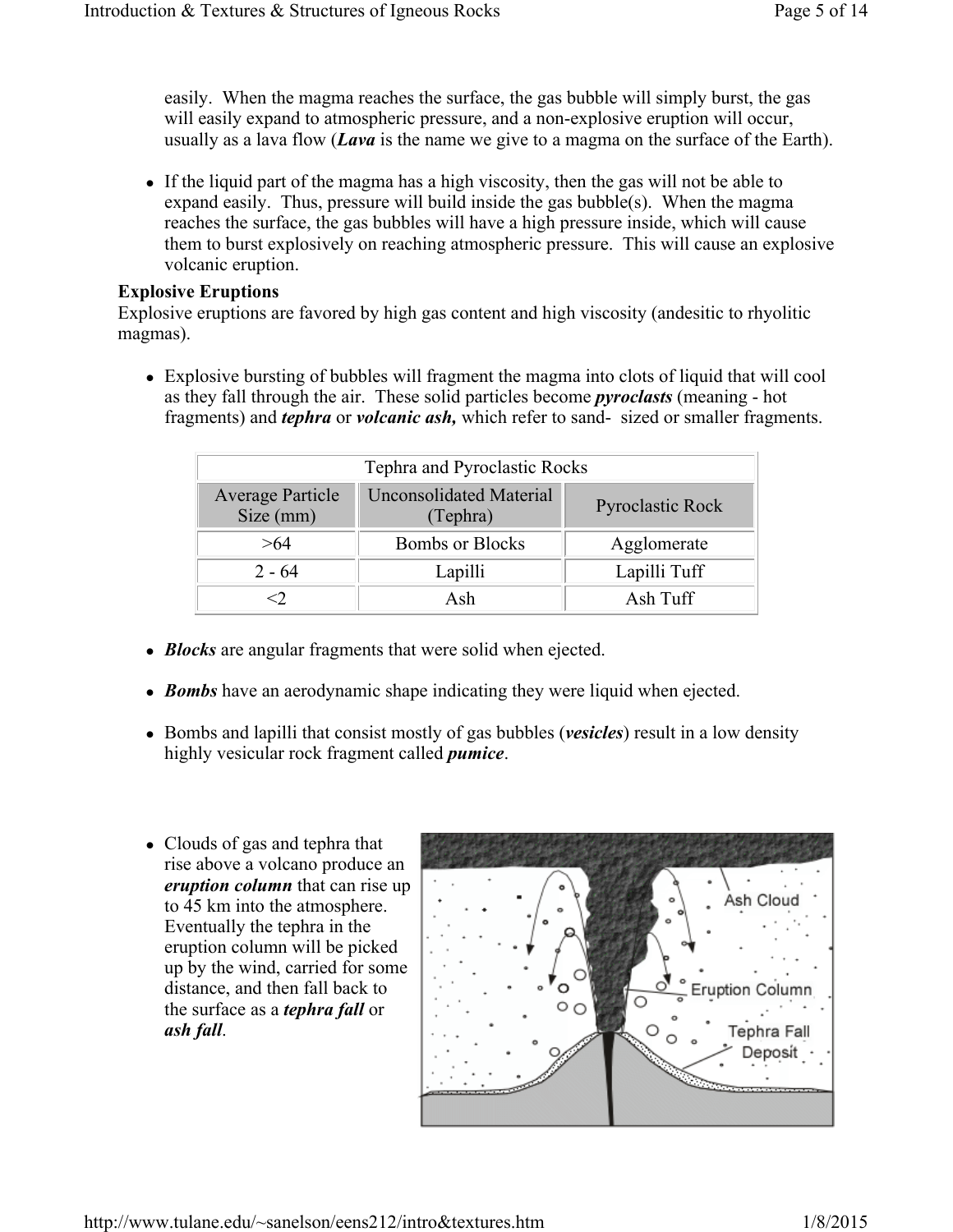• If the eruption column collapses a *pyroclastic flow* will occur, wherein gas and tephra rush down the flanks of the volcano at high speed. This is the most dangerous type of volcanic eruption. The deposits that are produced are called *ignimbrites* if they contain pumice or *pyroclastic flow deposits* if they contain non-vesicular blocks.



# **Nonexplosive Eruptions**

Non explosive eruptions are favored by low gas content and low viscosity magmas (basaltic to andesitic magmas).

- If the viscosity is low, nonexplosive eruptions usually begin with fire fountains due to release of dissolved gases.
- Lava flows are produced on the surface, and these run like liquids down slope, along the lowest areas they can find.
- Lava flows produced by eruptions under water are called *pillow lavas*.
- $\bullet$  If the viscosity is high, but the gas content is low, then the lava will pile up over the vent to produce a *lava dome* or *volcanic dome.*

# **Volcanic Landforms**

# **Shield Volcanoes**

 $\bullet$  A shield volcano is characterized by gentle upper slopes (about  $5^{\circ}$ ) and somewhat steeper lower slopes (about  $10^{\circ}$ ).



- Shield volcanoes are composed almost entirely of thin lava flows built up over a central vent.
- Most shields are formed by low viscosity basaltic magma that flows easily down slope away form a summit vent.
- The low viscosity of the magma allows the lava to travel down slope on a gentle slope, but as it cools and its viscosity increases, its thickness builds up on the lower slopes giving a somewhat steeper lower slope.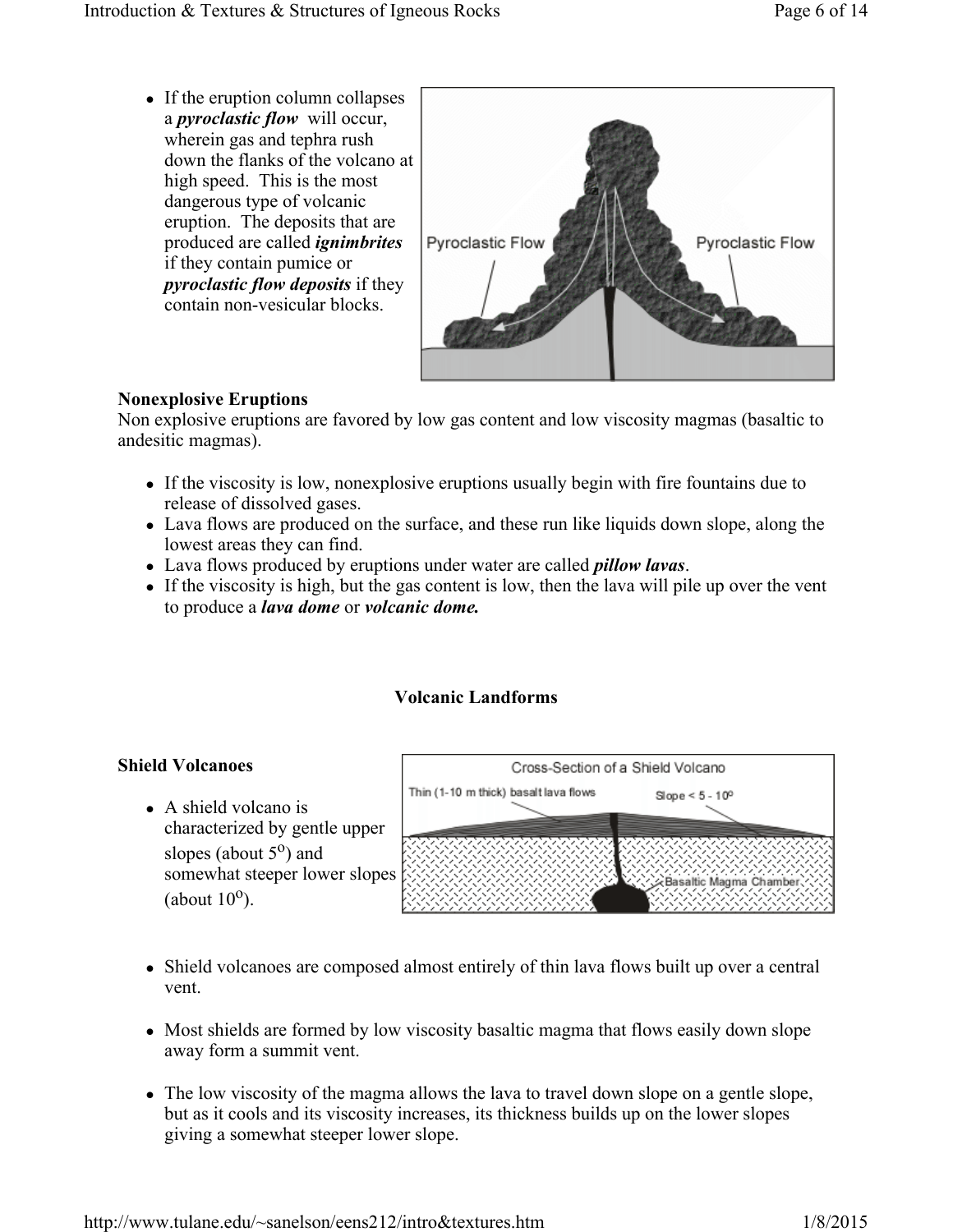- Most shield volcanoes have a roughly circular or oval shape in map view.
- Very little pyroclastic material is found within a shield volcano, except near the eruptive vents, where small amounts of pyroclastic material accumulate as a result of fire fountaining events.

# **Stratovolcanoes** (also called **Composite Volcanoes**)

- Have steeper slopes than shields, with slopes of  $6 - 10^{\circ}$  low on the flanks to  $30^{\circ}$  near the summit.
- $\bullet$  Steep slope near the summit result from thick, short viscous lava flows that don't travel far from the vent.



- The gentler slopes near the base are due to accumulations of material eroded from the volcano and to the accumulation of pyroclastic material.
- Stratovolcanoes show inter-layering of lava flows and pyroclastic material, which is why they are sometimes called composite volcanoes. Pyroclastic material can make up over 50% of the volume of a stratovolcano.
- Lavas and pyroclastics are usually andesitic to rhyolitic in composition.
- Due to the higher viscosity of magmas erupted from these volcanoes, they are usually more explosive than shield volcanoes.
- Stratovolcanoes sometimes have a crater at the summit, that is formed by explosive ejection of material from a central vent. Sometimes the craters have been filled in by lava flows or lava domes, sometimes they are filled with glacial ice, and less commonly they are filled with water.
- Long periods of repose (times of inactivity) lasting for hundreds to thousands of years, make this type of volcano particularly dangerous, since many times they have shown no historic activity, and people are reluctant to heed warnings about possible eruptions.

# **Tephra Cones** (also called **Cinder Cones**)

- Tephra cones are small volume cones consisting predominantly of tephra that result from strombolian eruptions. They usually consist of basaltic to andesitic material.
- They are actually fall deposits that are built surrounding the eruptive vent.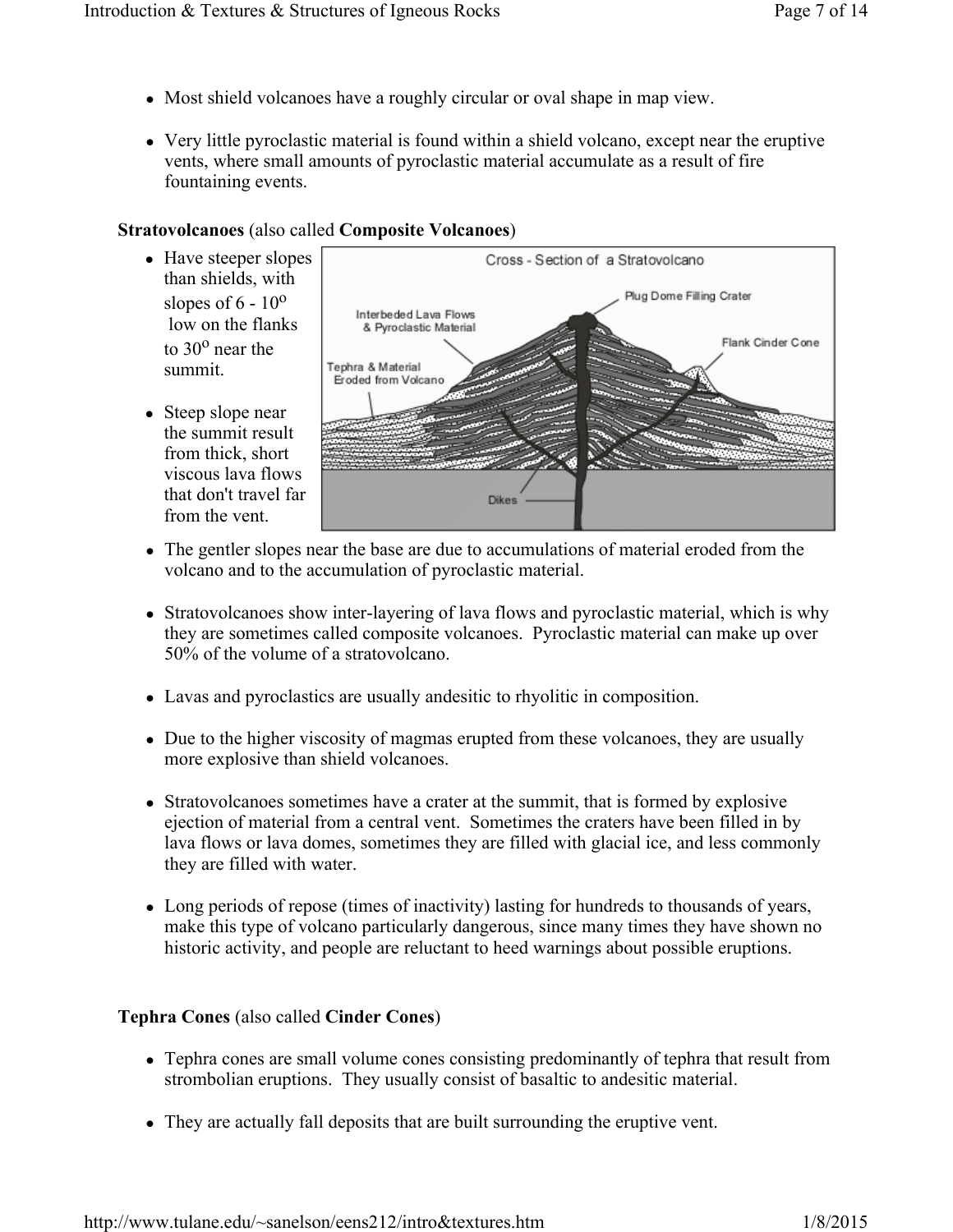different sizes of pyroclastics.

- Slopes of the cones are controlled by Cinder Cone the angle of repose (angle of stable Crater slope for loose unconsolidated material) and are usually between about  $25$  and  $35^\circ$ . • They show an internal layered structure due to varying intensities of the explosions that deposit
	- Layering due to different intensities of explosions
- On young cones, a depression at the top of the cone, called a crater, is evident, and represents the area above the vent from which material was explosively ejected. Craters are usually eroded away on older cones.
- If lava flows are emitted from tephra cones, they are usually emitted from vents on the flank or near the base of the cone during the later stages of eruption.
- Cinder and tephra cones usually occur around summit vents and flank vents of stratovolcanoes.
- An excellent example of cinder cone is Parícutin Volcano in Mexico. This volcano was born in a farmers corn field in 1943 and erupted for the next 9 years. Lava flows erupted from the base of the cone eventually covered two towns.
- Cinder cones often occur in groups, where tens to hundreds of cones are found in one area

#### **Maars**

• Maars result from phreatic or phreatomagmatic activity, wherein magma heats up water in the groundwater system, pressure builds as the water to turns to steam, and then the water and preexisting rock (and some new magma if the eruption is phreatomagmatic) are blasted out of the ground to form a tephra cone with gentle slopes.



Parts of the crater walls eventually collapse back into the crater, the vent is filled with loose material, and, if the crater still is deeper than the water table, the crater fills with water to form a lake, the lake level coinciding with the water table.

#### **Lava Domes** (also called **Volcanic Domes**)

• Volcanic Domes result from the extrusion of highly viscous, gas poor andesitic and rhyolitic lava. Since the viscosity is so high, the lava does not flow away from the vent, but instead piles up over the vent.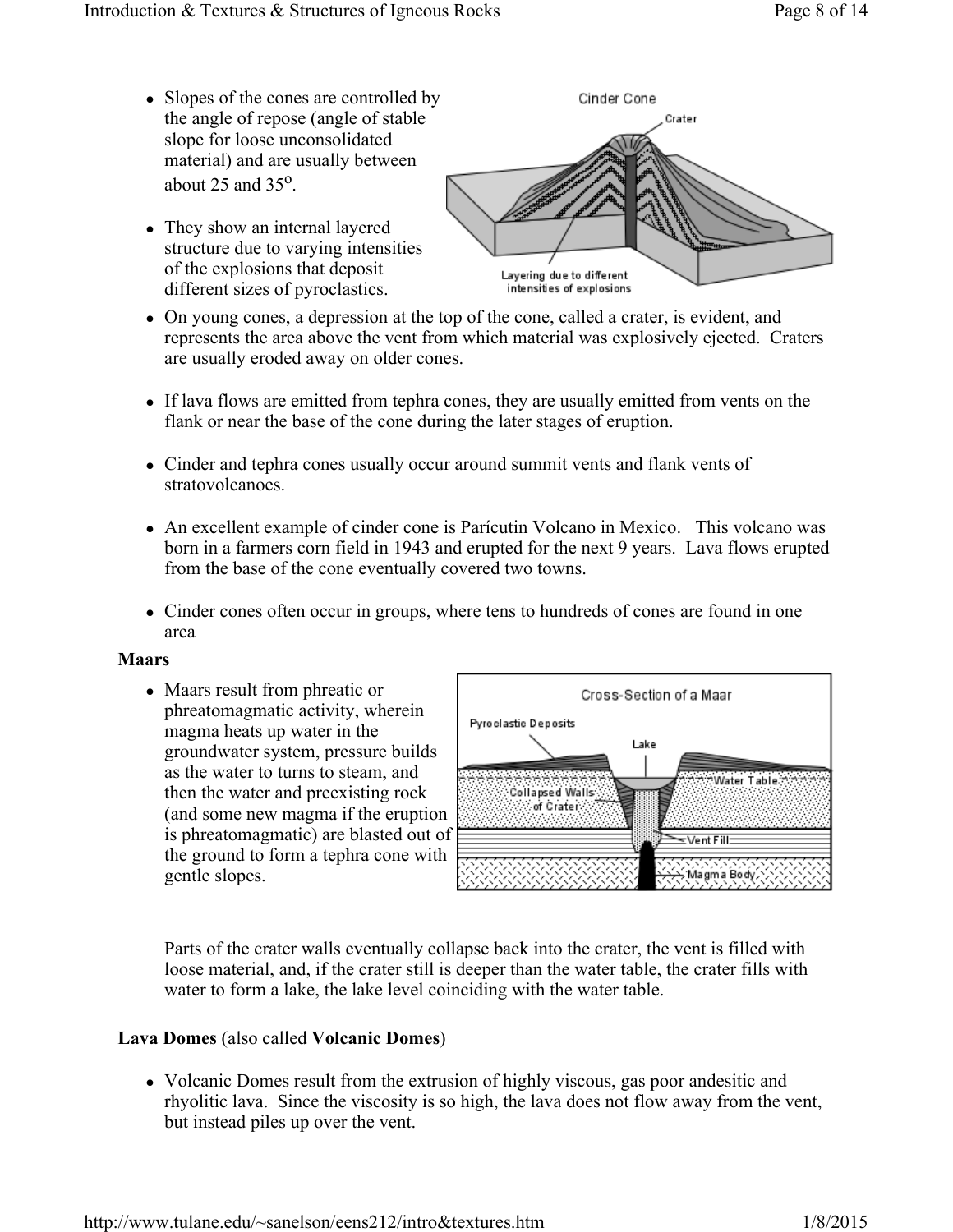- Blocks of nearly solid lava break off the outer surface of the dome and roll done its flanks to form a breccia around the margins of domes.
- The surface of volcanic domes are generally very rough, with numerous spines that have been pushed up by the magma from below.
- Most dome eruptions are preceded by explosive eruptions of more gas rich magma, producing a tephra cone into which the dome is extruded.
- Volcanic domes can be extremely dangerous. because they form unstable slopes that may collapse to expose gas-rich viscous magma to atmospheric pressure. This can result in lateral blasts or Pelean type pyroclastic flow (nuee ardent) eruptions.





Pyroclastic Flows Generated by Dome Collapse

#### **Craters and Calderas**

- Craters are circular depressions, usually less than 1 km in diameter, that form as a result of explosions that emit gases and tephra.
- Calderas are much larger depressions, circular to elliptical in shape, with diameters ranging from 1 km to 50 km. Calderas form as a result of collapse of a volcanic structure. The collapse results from evacuation of the underlying magma chamber.
- In shield volcanoes, like in Hawaii, the evacuation of the magma chamber is a slow drawn out processes, wherein magma is withdrawn to erupt on from the rift zones on the flanks.
- In stratovolcanoes the collapse and formation of a caldera results from rapid evacuation of the underlying magma chamber by voluminous explosive eruptions that form extensive fall deposits and pyroclastic flows.
- Calderas are often enclosed depressions that collect rain water and snow melt, and thus lakes often form within a caldera.

#### **Plateau Basalts** or **Flood Basalts**

• Plateau or Flood basalts are extremely large volume outpourings of low viscosity basaltic magma from fissure vents. The basalts spread huge areas of relatively low slope and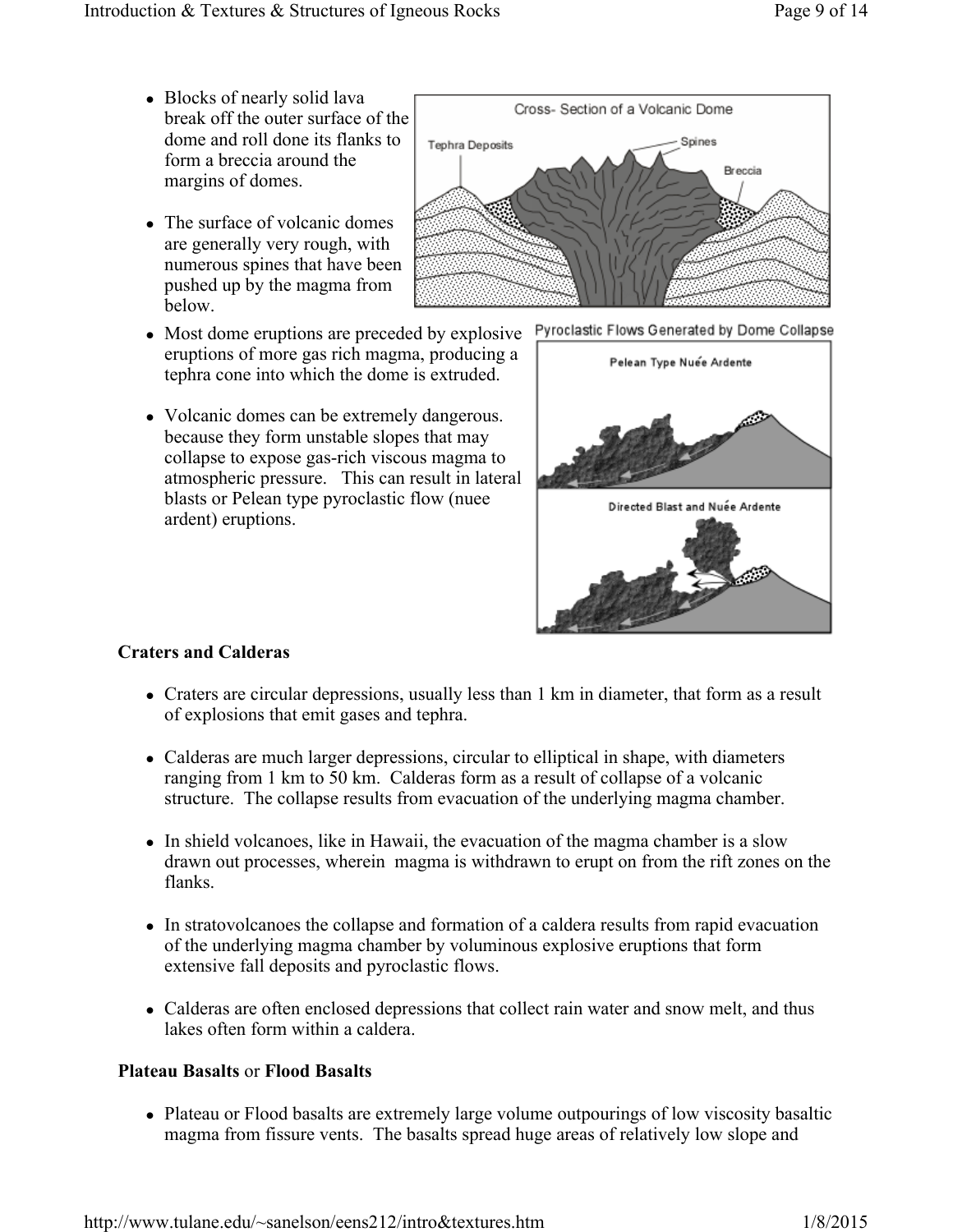build up plateaus.

- The only historic example occurred in Iceland in 1783, where the Laki basalt erupted from a 32 km long fissure and covered an area of 588 km<sup>2</sup> with 12 km<sup>3</sup> of lava. As a result of this eruption, homes were destroyed, livestock were killed, and crops were destroyed, resulting in a famine that killed 9336 people.
- In Oregon and Washington of the northwestern U.S., the Columbia River Basalts represent a series of lava flows all erupted within about 1 million years 12 million years ago. One of the basalt flows, the Roza flow, was erupted over a period of a few weeks traveled about 300 km and has a volume of about  $1500 \text{ km}^3$ .



**Textures of Igneous Rocks**

The main factor that determines the texture of an igneous rock is the *cooling rate* (dT/dt)

Other factors involved are:

- The diffusion rate the rate at which atoms or molecules can move (diffuse) through the liquid.
- The rate of nucleation of new crystals the rate at which enough of the chemical constituents of a crystal can come together in one place without dissolving.
- The rate of growth of crystals the rate at which new constituents can arrive at the surface of the growing crystal. This depends largely on the diffusion rate of the molecules of concern.

In order for a crystal to form in a magma enough of the chemical constituents that will make up the crystal must be at the same place at the same time to form a *nucleus* of the crystal. Once a nucleus forms, the chemical constituents must diffuse through the liquid to arrive at the surface of the growing crystal. The crystal can then grow until it runs into other crystals or the supply of chemical constituents is cut off.

All of these rates are strongly dependent on the temperature of the system. First, nucleation and growth cannot occur until temperatures are below the temperature at which equilibrium crystallization begins. Shown below are hypothetical nucleation and growth rate curves based on experiments in simple systems. Note that the rate of crystal growth and nucleation depends on how long the magma resides at a specified degree of undercooling ( $\Delta T = T_m$  - T), and thus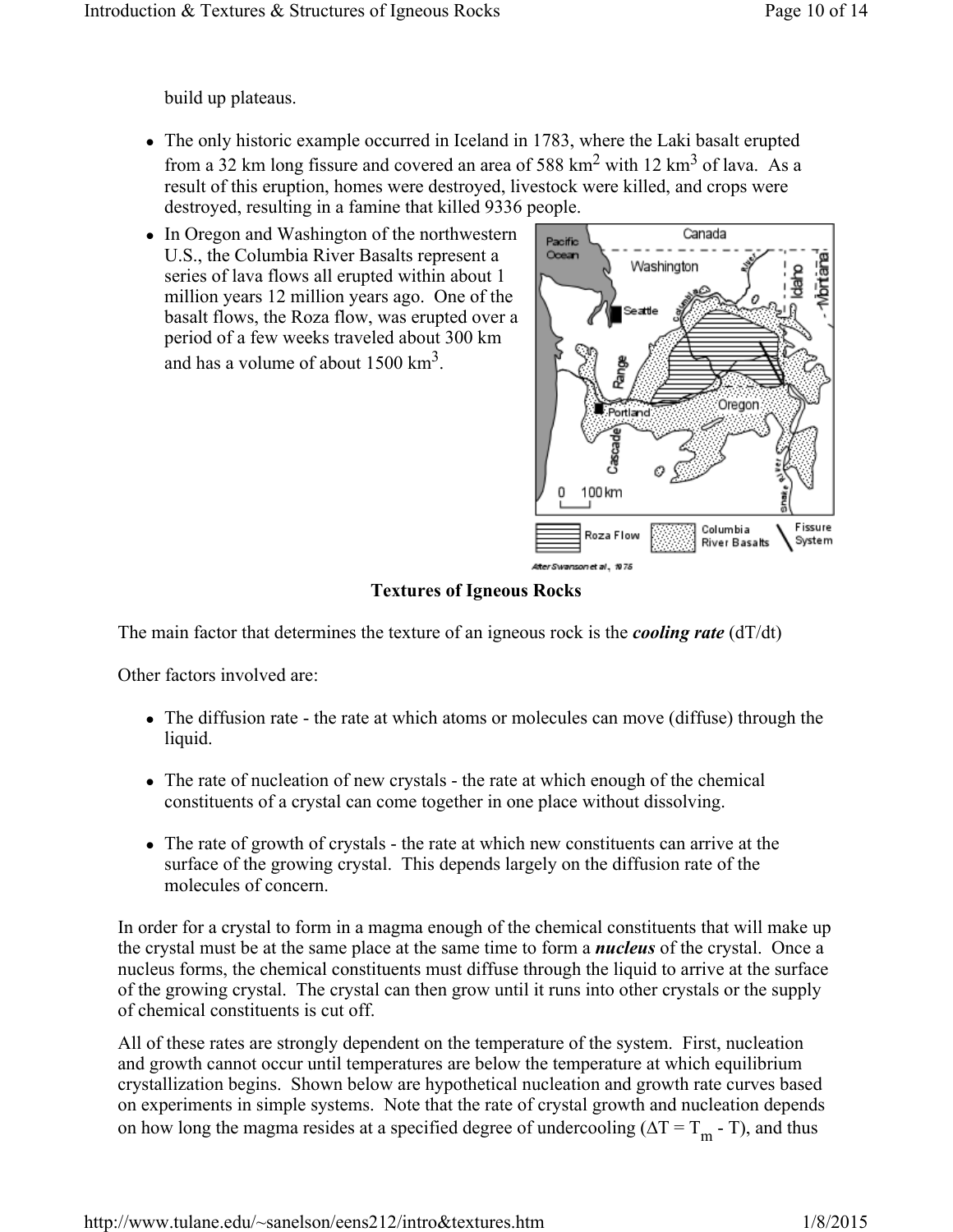the rate at which temperature is lowered below the the crystallization temperature. Three cases are shown.



- 2. At larger degrees of undercooling, the nucleation rate will be high and the growth rate also high. This will result in many crystals all growing rapidly, but because there are so many crystals, they will run into each other before they have time to grow and the resulting texture will be a fine grained texture. If the size of the grains are so small that crystals cannot be distinguished with a handlens, the texture is said to be *aphanitic*.
- 3. At high degrees of undercooling, both the growth rate and nucleation rate will be low. Thus few crystals will form and they will not grow to any large size. The resulting texture will be glassy, with a few tiny crystals called microlites. A completely glassy texture is called *holohyaline texture*.

Two stages of cooling, i.e. slow cooling to grow a few large crystals, followed by rapid cooling to grow many smaller crystals could result in a *porphyritic texture*, a texture with two or more distinct sizes of grains. Single stage cooling can also produce a porphyritic texture. In a porphyritic texture, the larger grains are called *phenocrysts* and the material surrounding the the phenocrysts is called *groundmass* or *matrix*

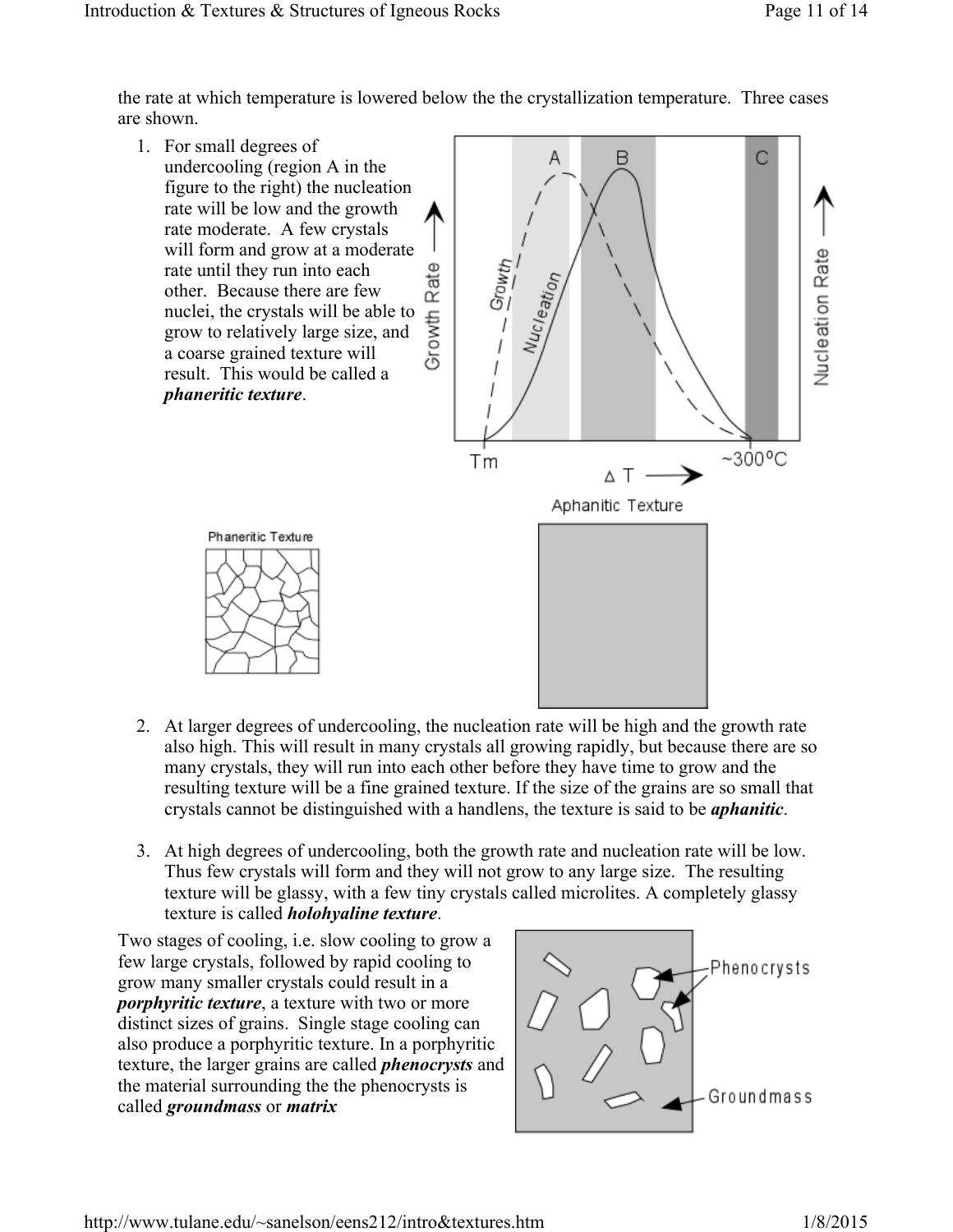In a rock with a phaneritic texture, where all grains are about the same size, we use the grain size ranges shown to the right to describe the texture:

| $\leq$ 1 mm | fine grained        |
|-------------|---------------------|
| $1 - 5$ mm  | medium grained      |
| 5 - 3 cm    | coarse grained      |
| $>$ 3 cm    | very coarse grained |

| In a rock with a porphyritic texture, we use the |
|--------------------------------------------------|
| above table to define the grain size of the      |
| ground mass or matrix, and this table to         |
| describe the phenocrysts:                        |

| $0.03 - 0.3$ mm | microphenocrysts |
|-----------------|------------------|
| $0.3 - 5$ mm    | phenocrysts      |
| $>$ 5 mm        | megaphenocrysts  |

Another aspect of texture, particularly in medium to coarse grained rocks is referred to as fabric. **Fabric** refers to the mutual relationship between the grains. Three types of fabric are commonly referred to:

- 1. If most of the grains are *euhedral* that is they are bounded by well-formed crystal faces. The fabric is said to be *idomorphic granular*.
- 2. If most of the grains are *subhedral* that is they bounded by only a few well-formed crystal faces, the fabric is said to be *hypidiomorphic granular*.
- 3. If most of the grains are *anhedral* that is they are generally not bounded by crystal faces, the fabric is said to be *allotriomorphic granular*.

If the grains have particularly descriptive shapes, then it is essential to describe the individual grains. Some common grain shapes are:

- *Tabular* a term used to describe grains with rectangular tablet shapes.
- *Equant* a term used to describe grains that have all of their boundaries of approximately equal length.
- *Fibrous* a term used to describe grains that occur as long fibers.
- *Acicular* a term used to describe grains that occur as long, slender crystals.
- *Prismatic* a term used to describe grains that show an abundance of prism faces.

Other terms may apply to certain situations and should be noted if found in a rock.

- *Vesicular* if the rock contains numerous holes that were once occupied by a gas phase, then this term is added to the textural description of the rock.
- *Glomeroporphyritic* if phenocrysts are found to occur as clusters of crystals, then the rock should be described as glomeroporphyritic instead of porphyritic.
- *Amygdular* if vesicles have been filled with material (usually calcite, chalcedonay, or quartz, then the term amygdular should be added to the textural description of the rock. An amygdule is defined as a refilled vesicle.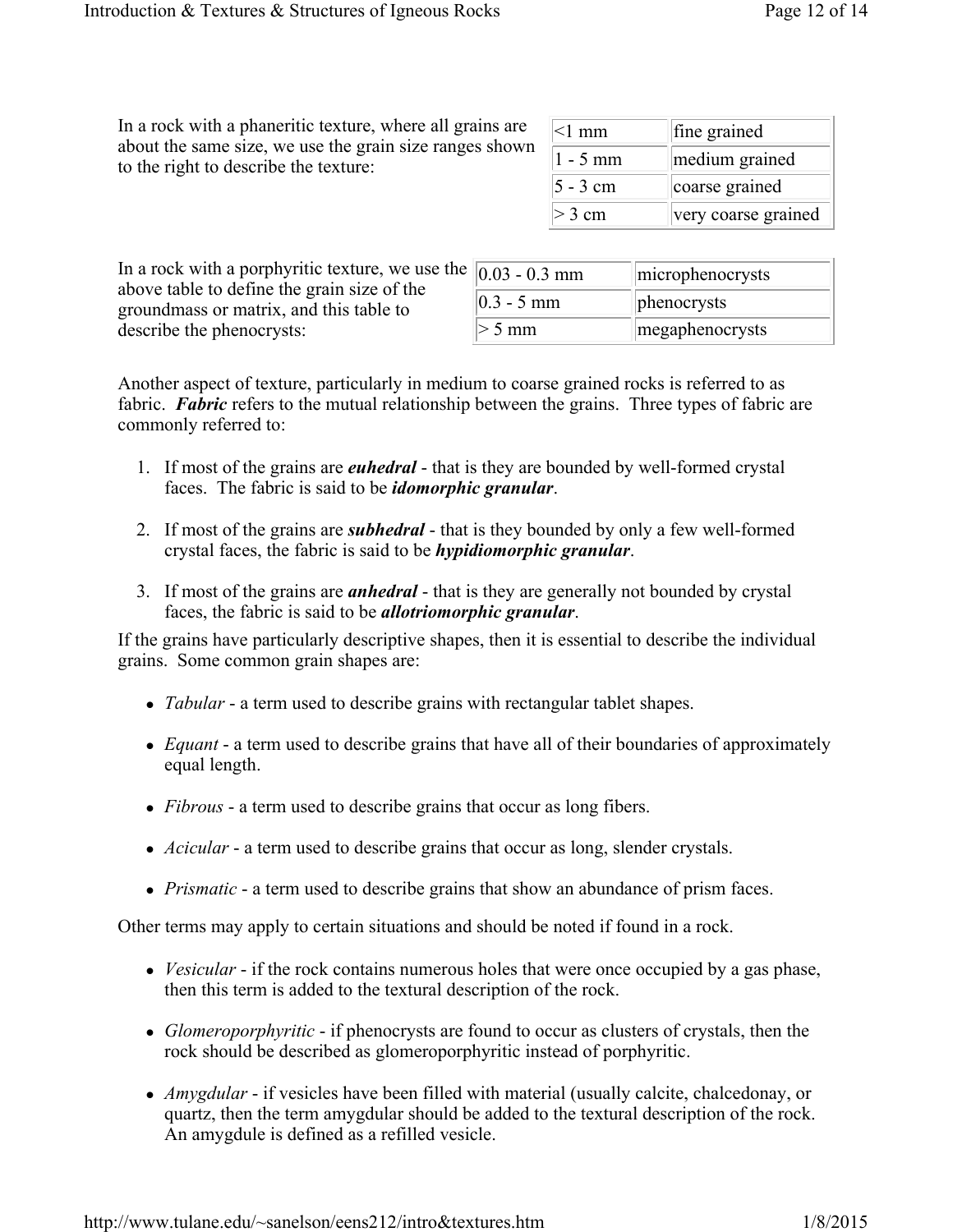- *Pumiceous* if vesicles are so abundant that they make up over 50% of the rock and the rock has a density less than 1 (i.e. it would float in water), then the rock is pumiceous.
- *Scoraceous* if vesicles are so abundant that they make up over 50% of the rock and the rock has a density greater than 1, then the rock is said to be scoraceous.
- *Graphic* a texture consisting of intergrowths of quartz and alkali feldspar wherein the orientation of the quartz grains resembles cuneiform writing. This texture is most commonly observed in pegmatites.
- *Spherulitic* a texture commonly found in glassy rhyolites wherein spherical intergrowths of radiating quartz and feldspar replace glass as a result of devitrification.
- *Obicular* a texture usually restricted to coarser grained rocks that consists of concentrically banded spheres wherein the bands consist of alternating light colored and dark colored minerals.

Other textures that may be evident on microscopic examination of igneous rocks are as follows:

- *Myrmekitic texture* an intergrowth of quartz and plagioclase that shows small wormlike bodies of quartz enclosed in plagioclase. This texture is found in granites.
- *Ophitic texture* laths of plagioclase in a coarse grained matrix of pyroxene crystals, wherein the plagioclase is totally surrounded by pyroxene grains. This texture is common in diabases and gabbros.
- *Subophitic texture* similar to ophitic texture wherein the plagioclase grains are not completely enclosed in a matrix of pyroxene grains.
- *Poikilitic texture* smaller grains of one mineral are completely enclosed in large, optically continuous grains of another mineral.
- *Intergranular texture* a texture in which the angular interstices between plagioclase grains are occupied by grains of ferromagnesium minerals such as olivine, pyroxene, or iron titanium oxides.
- *Intersertal texture* a texture similar to intergranular texture except that the interstices between plagioclase grains are occupied by glass or cryptocrystalline material.
- *Hyaloophitic texture* a texture similar to ophitic texture except that glass completely surrounds the plagioclase laths.
- *Hyalopilitic texture* a texture wherein microlites of plagioclase are more abundant than groundmass, and the groundmass consists of glass which occupies the tiny interstices between plagioclase grains.
- *Trachytic texture* a texture wherein plagioclase grains show a preferred orientation due to flowage, and the interstices between plagioclase grains are occupied by glass or cryptocrystalline material.